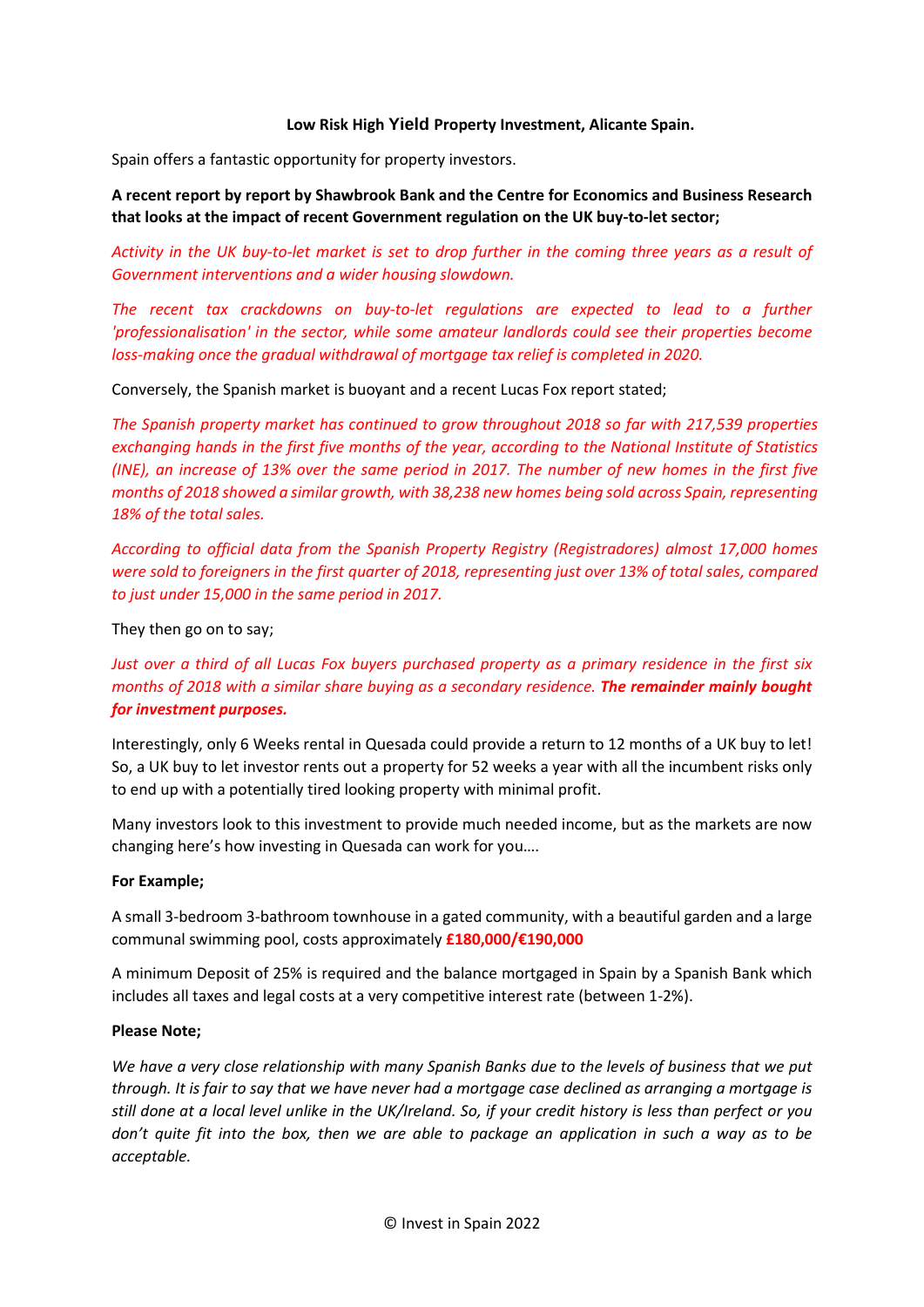Repayments can be either are with a full capital repayment mortgage, or an interest only mortgage, however full capital repayment would be more beneficial (see below).

For illustration purposes our calculations are in Sterling but the same applies for any currency such as Dollars/euros etc.

Purchase Price = £180,000. Tax-IVA(Vat) is 10% (£18,000) and Legal Fees 1% (£1,800) are added to the mortgage.

Deposit = 25% = £45,000

Mortgage = £154,800

A) full Capital Repayment =  $£650$  per/month (25-year term)

B) interest only =  $£193$  per/month (25-year term)

## Rental options: INCOME

High-Season. June/July/Aug/Sept. £4,250 per/month

Mid-Season. April/May/Oct/Dec. £3,500 per/month

Low-Season. Jan/Feb/Mar/Nov. £2,500 per/month

Through our own in- house rental team, if required, we can provide a "Guaranteed High Season" rental option, which guarantees occupancy for 12-16 weeks per/year, with a potential yield of £17,000.

The income from the summer months is excellent, but as the urbanisations are occupied all year round with people who live/work there as well as holidaymakers, the rental market is buoyant throughout the year.

Taking into consideration the cost of a full capital repayment mortgage  $\overline{F}$  =  $\overline{F}$ ,  $\overline{F}$  =  $\overline{F}$  =  $\overline{F}$ would leave a profit of **£9,200**, just from high Season rental, plus, the mortgage repayment is paying down each year - this is a great investment.

So, either buy off-plan or simply buy Key-in-hand! Off-plan deposits are lodged with the bank and a banker's guarantee given. Off-plan properties when constructed, are worth much more than the value at initial deposit stage - normally around 20% higher value.

### Non-EU Investors.

By investing only €500,000, owning a Spanish Property guarantees Spanish Residence not just for the investor but for the whole family which includes full EU travel rights (including UK and Ireland). The property can be sold at a future date and funds divested. Commonly known as the "Golden Visa Scheme". We can add a mortgage to leverage this investment if required giving far greater financial returns.

All the necessary paperwork will be arranged through us and further details can be suppled upon request.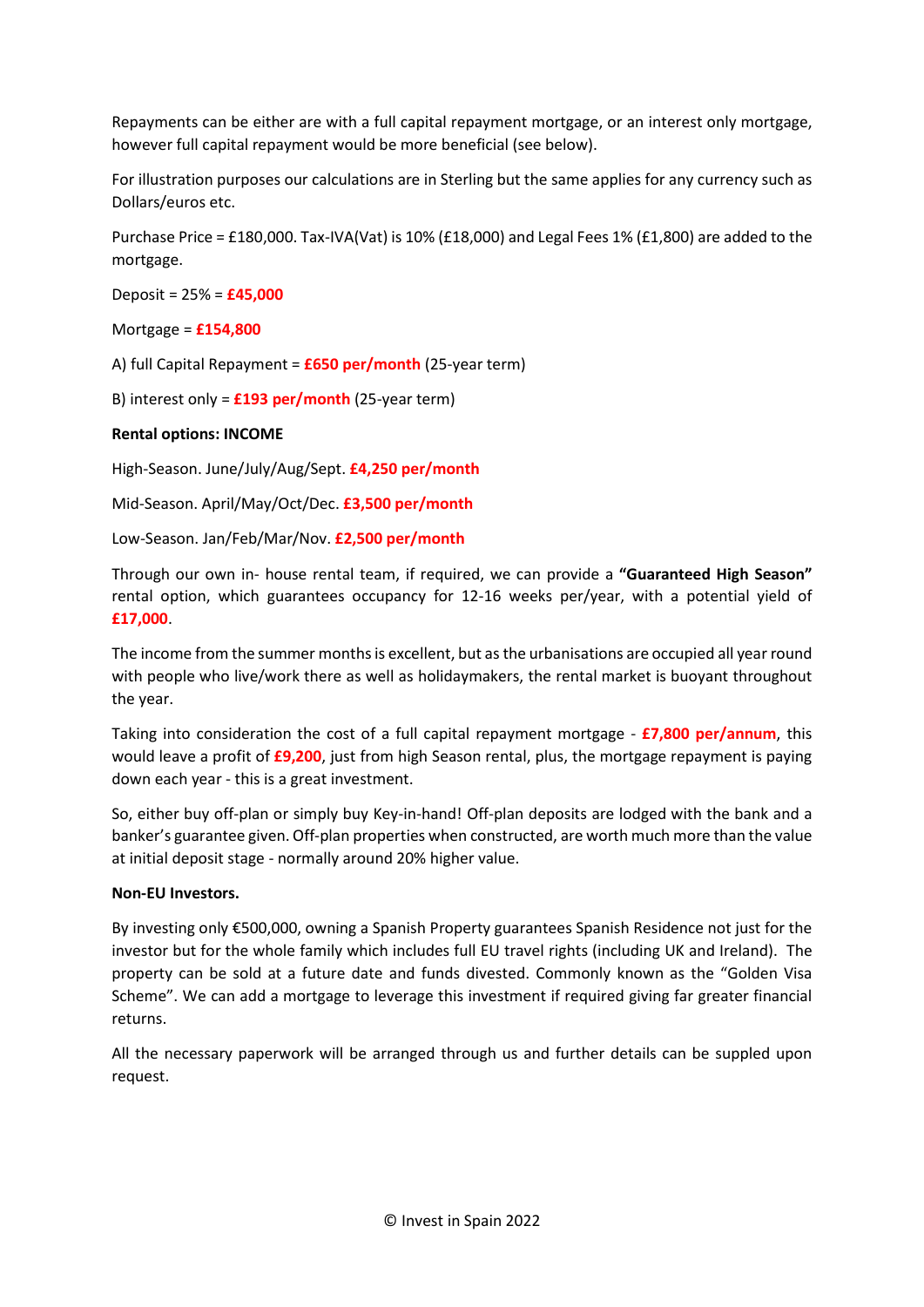## Why Quesada?

Ciudad Quesada is a district in the municipality of Rojales in the Province of Alicante, Spain. With a population of 16,583 people, It is in the southern area of Rojales, 6 km from Mediterranean Sea. Justo Quesada, a Spanish entrepreneur, started the city in the 1970s and it is now considered to be a Spanish town with its own town hall.

Ciudad Quesada is located approximately 8 kilometres inland from the Costa Blanca at Guardamar de la Segura.

Alicante and Murcia airports are both 50 kilometres away and the nearest beach is only a 10 minutes' drive.

#### Leisure and recreation

The town centre of Ciudad Quesada is well provided with shops, bars, restaurants, a golf course and its own water park.

### Golf

There are many championship golf courses to choose from: Villamartin, Las ramblas and Campoamar are the closest. There are many more within an hour's drive.

#### Shopping

Torrevieja town and other markets nearby are open every day during the summer months. La Zenia Boulevard Shopping Centre is the new shopping mall at the Orihuela Costa and is the biggest shopping centre of the province of Alicante.

### Nature

There are an abundance of flamingos and other wildlife on the salt lakes. The area is considered to have a very healthy climate.

### Excursions

For a day or evening out, Torrevieja is close by. One of the greatest tourist attractions of Torrevieja has always been its variety of entertainment for families and young people. There are more than a hundred-night bars, the majority concentrated in the so-called El Baluarte area in the La Punta district, which have become a major attraction for thousands of people from all over the world.

#### Beaches

The many Blue flag beaches of Torrevieja, Guadamar del Segura, and Santa Pola are all within 15 minute drive.

### **Cuisine**

The local cuisine in Ciudad Quesada is typically that of the Costa Blanca, which combines delicacies from both land and the Mediterranean Sea. Many civilizations have lived in this area (Celts, Iberians, Greeks, Romans, Muslims), all of which have all left their mark on the gastronomy.

The diet in Ciudad Quesada is a typically, healthy Mediterranean one; the Costa Blanca is rich in fish, vegetables, olive-oil, rice and fruit and the ingredients which are all used to prepare delicious, healthy dishes, such as Paella Valenciana, Arroz Negro (black rice), Arroz al horno (Oven baked rice),